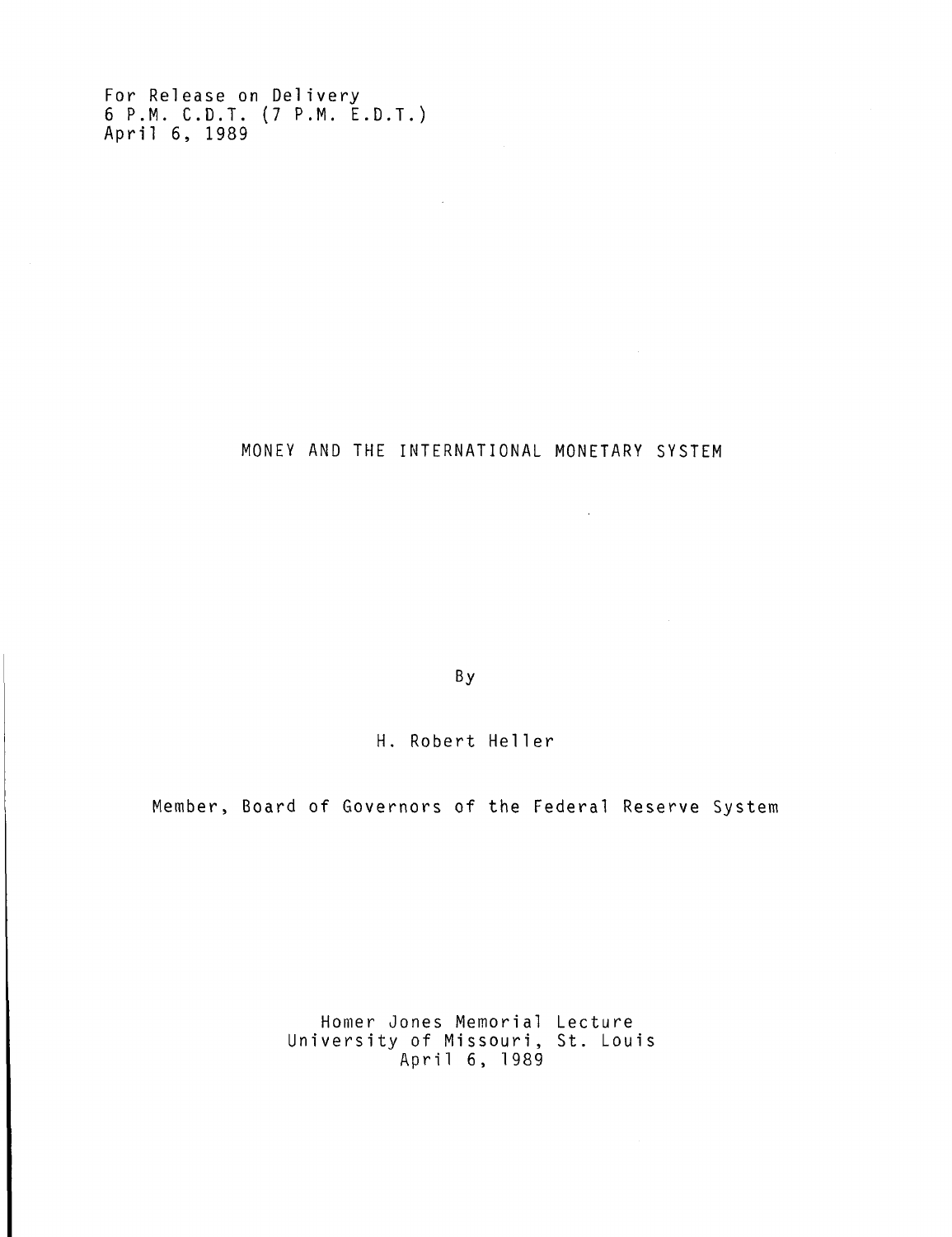#### MONEY AND THE INTERNATIONAL MONETARY SYSTEM

I am very honored to have been invited to deliver the annual Homer Jones memorial lecture. In deference to his memory I believe it is appropriate that this lecture be concerned with some of the enduring themes that pervade thinking about money.

Many distinguished economists have pondered the role of money and prices and the question of whether it is better to organize our monetary affairs along national lines or whether an international monetary standard is more appropriate. In arriving at an answer, important aspects of freedom, liberty, and constitutional sovereignty have been addressed.

The complexity of the topic is attested to by the fact that the debate is still not settled definitively. As a matter of fact, the current debate about the desirability of a common European monetary standard and the formation of a European central bank have rejuvenated many of the old arguments.

My central theme today will be the role of money and monetary stability and the question of whether it is more appropriate to rely upon a national monetary standard or an international one.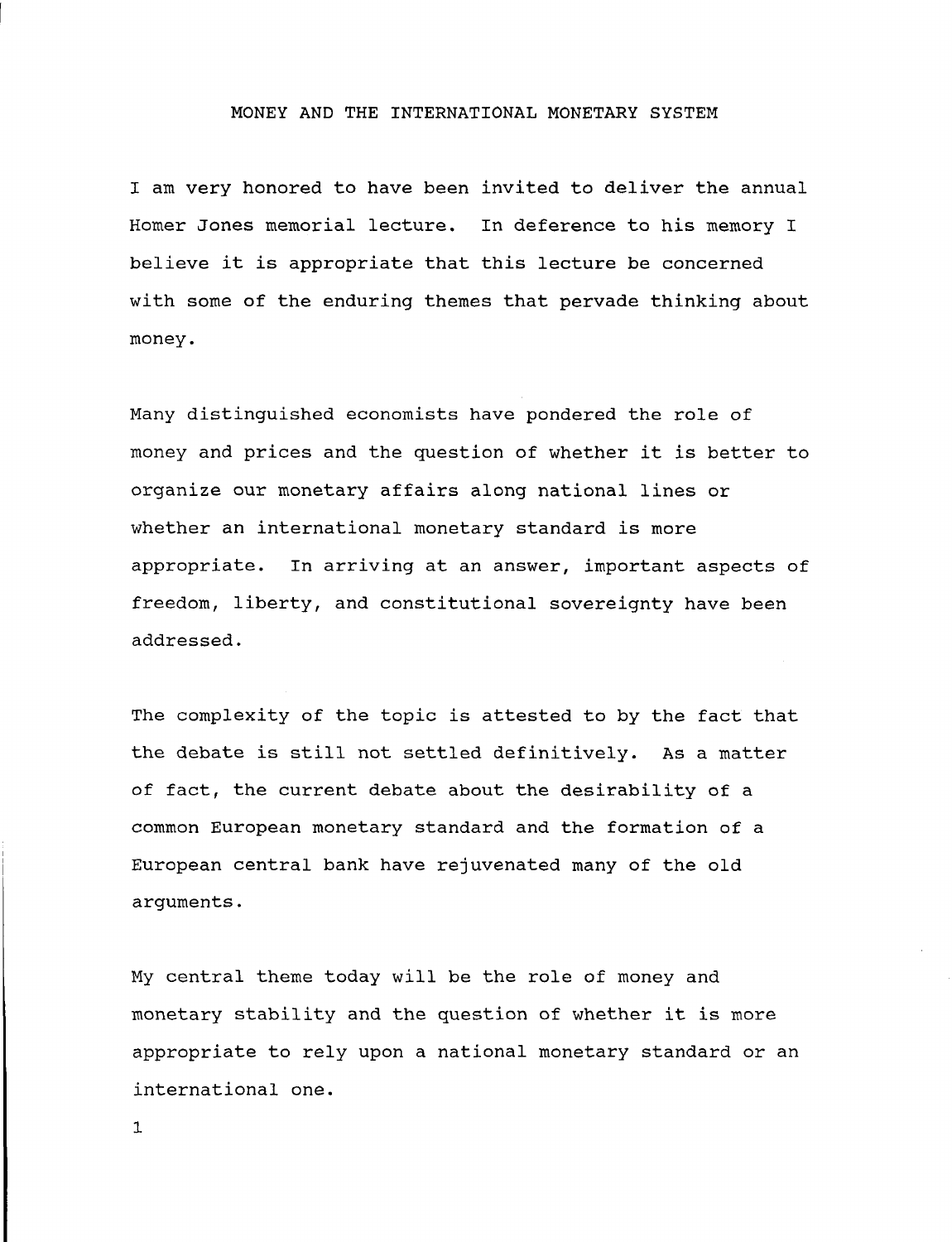There is also a personal reason why I have chosen this topic. It has troubled me for many years that some of my friends and colleagues view themselves as monetarists and analyze domestic policy from that perspective, while another group of my friends maintain that fixed exchange rates are the glue that holds the world economy together. From their perspective, the world would be a better place in which to live if we would only adopt a gold standard.

This reminds me of the time when I set out on my first trip to Latin America. As I was leaving, an expert on the region told me: "Young man, as you travel from country to country in Latin America, you cannot fail to notice that half of the central bankers you encounter will advocate fixed exchange rates, while the other half see flexible exchange rates as the only solution to their country's problems. Pretty soon you will also learn that virtually all of them attended the University of Chicago. As far as I can tell, the only reason for their different convictions is that the first group studied in Chicago in a year when Harry Johnson and Robert Mundell taught the Monetary Workshop, while the second group took the course in a year when Milton Friedman was teaching it."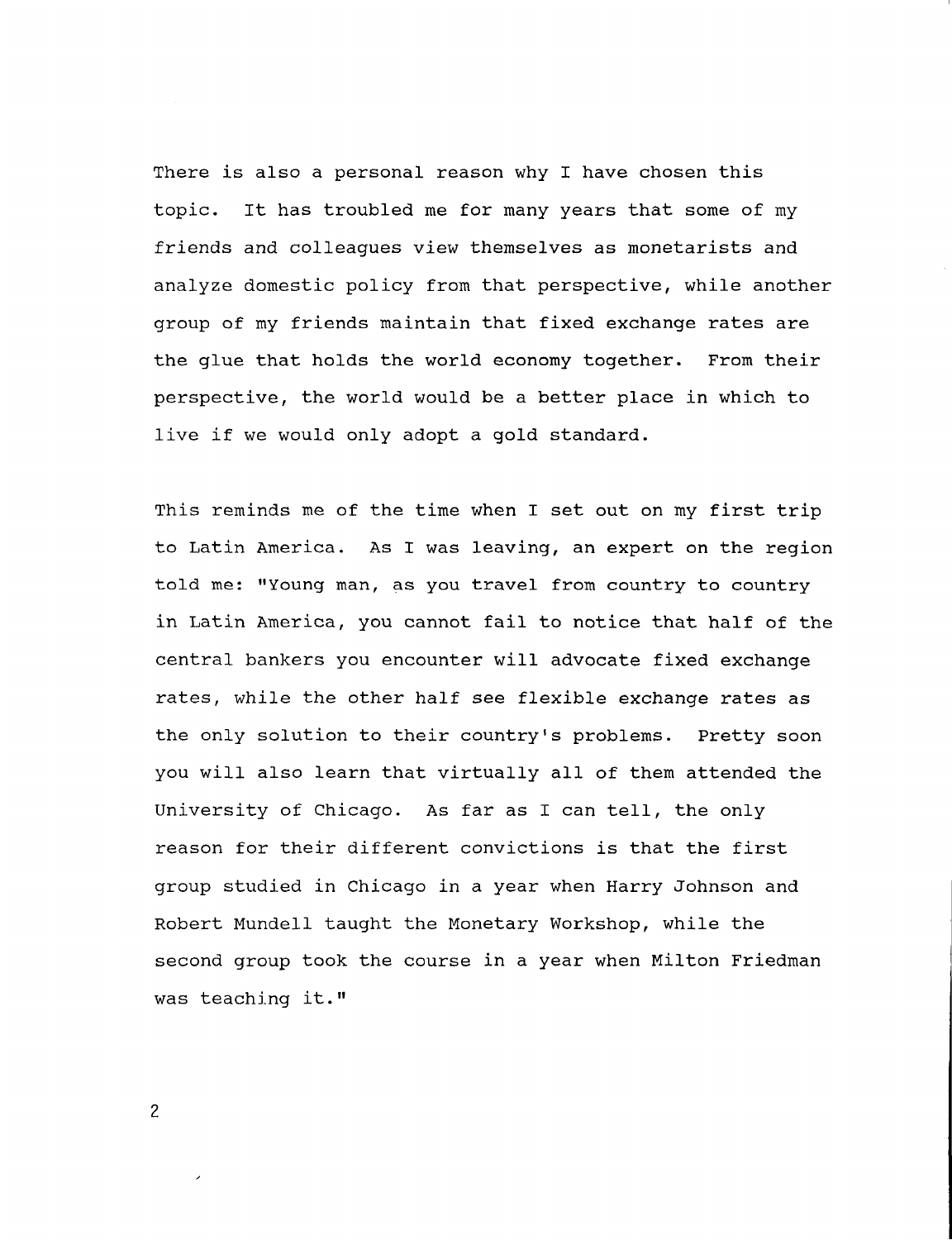**Eventually, I learned that the views of both groups could be reconciled on the global level because the different conceptual and behavioral assumptions underlying the two approaches converge on the global level. If there were to be only one world economic and financial system, the debate about fixed versus flexible exchange rates would not have been enjoined in the first place. Unfortunately, that is not the world we live in.**

**But even for the world that we live in, there is a surprisingly close association between the global level of international reserves (or the global monetary base), the world money supply, and the world price level. But that finding does not answer the question of whether financial stability is better achieved by having individual nations manage their own monetary affairs in an independent, decentralized manner; whether a global monetary constraint should be relied upon bring about national monetary discipline; or whether there exists a workable compromise that we can all live with.**

**Clearly, I will not be able to do justice to all the complexities and nuances of the topic in such a limited span of time. Hopefully, brevity will allow me to crystallize some of the arguments and to bring some of the issues sharply into focus.**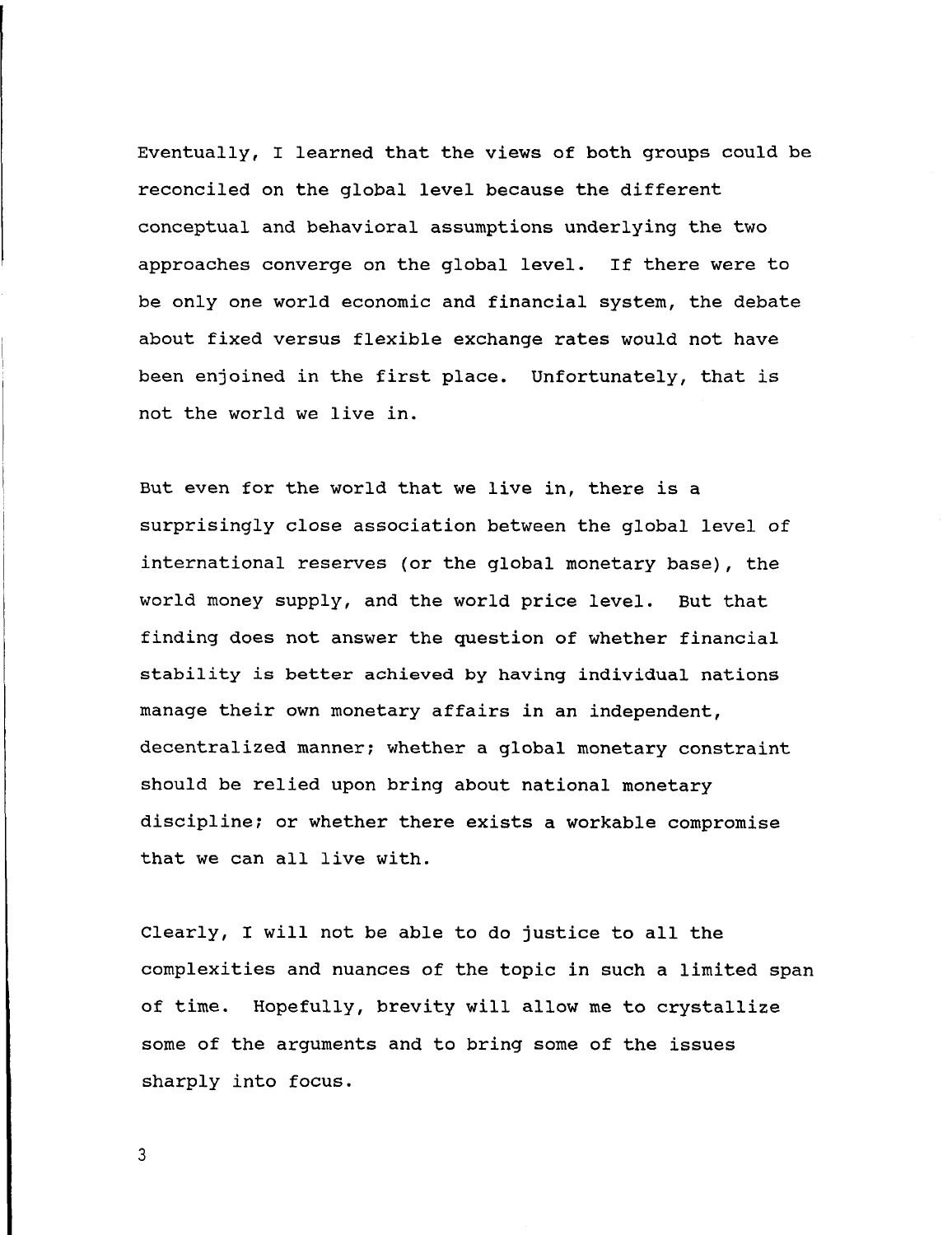I will first consider the role of money in the economy and then discuss some of the problems of defining monetary stability. I will then turn to the role of freedom in determining the ideal monetary system and finally present what I would consider to be the rudiments of a workable compromise system in our imperfect world.

#### The Roles of Money

Money enhances economic freedom. In the absence of money, we would still be free to make choices, but these choices would be more costly, cumbersome, and constrained.

To see how money enhances economic freedom it is useful to remind ourselves that money fulfills several distinct roles: it serves as a unit of account, a medium of exchange, and a store of value.

As a unit of account, money enhances freedom of choice by permitting price comparisons to be carried out more readily. It lowers information costs and thereby improves the choices available.

As a medium of exchange, money lowers transaction costs and allows individuals to exercise their freedom to acquire goods and services through transactions. Without money, there would still be the possibility to engage in barter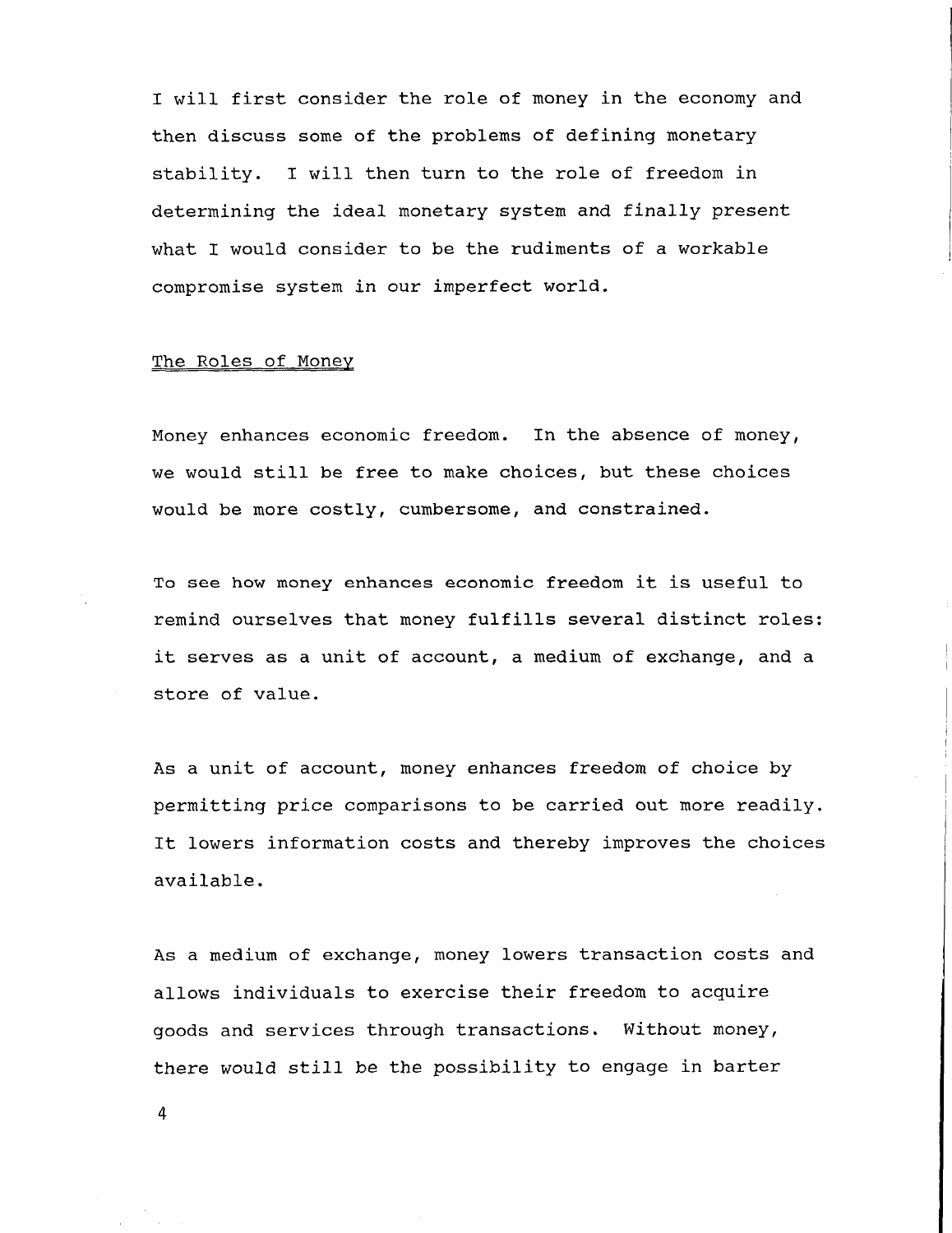**exchange, but this process would certainly be more cumbersome and costly.**

**As a store of value, money makes it possible to exercise intertemporal choices. By allowing people to accumulate funds and to spend them later, it enhances their freedom of choice over time.**

**One may even argue that money increases political freedom. Not only does money offer greater independence and freedom of decision making, but a generally acceptable means of payment and store of value enables the individual to turn his back upon one political system and to take one's life savings to live somewhere else under a different political regime.**

**Thus, it is not surprising that politically repressive regimes tend to provide their citizens only with a money that has little or no international acceptability. Furthermore, they tend to punish those who try to enhance their freedom of choice and scope for independence by accumulating foreign currencies. It is also not surprising that in times of extreme political suppression, gold has often become an increasingly important treasure.**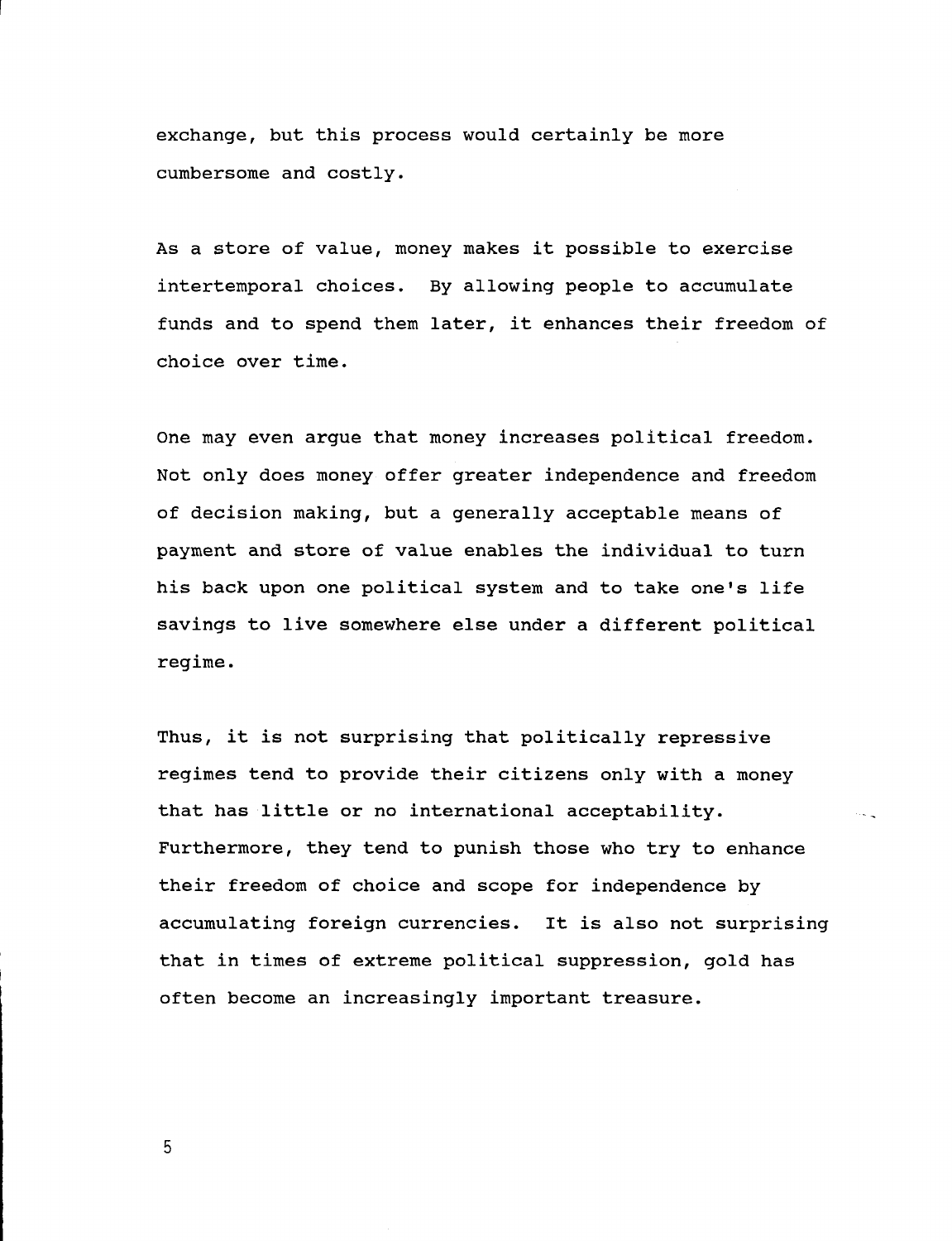# **Money and the Price Level**

**We have discussed the various roles of money. Money can fulfill these tasks in an optimal fashion only if it is a stable unit of account, a stable means of exchange, and a stable store of value. In other words: money should provide a consistent yardstick, and that is synonymous with a noninflationary environment.**

**Unfortunately, the measurement of inflation itself poses not only certain philosophical, but also important practical problems. If money itself is the yardstick, how can its value be defined in terms of something else? If the monetary unit, say the dollar, were to be defined in terms of gold, isn't it then true that gold is the yardstick? In that case, gold will at least assume the unit of account function, while the dollar may serve as the means of exchange and the store of value.**

**The value of a national currency may also be defined or measured in terms of other national currencies. But obviously this cannot be true for all currencies as this would involve circularity of reasoning. There must be an ultimate yardstick. The Bretton Woods system solved this problem by defining the value of all currencies in terms of the dollar, while the dollar was defined in terms of gold.**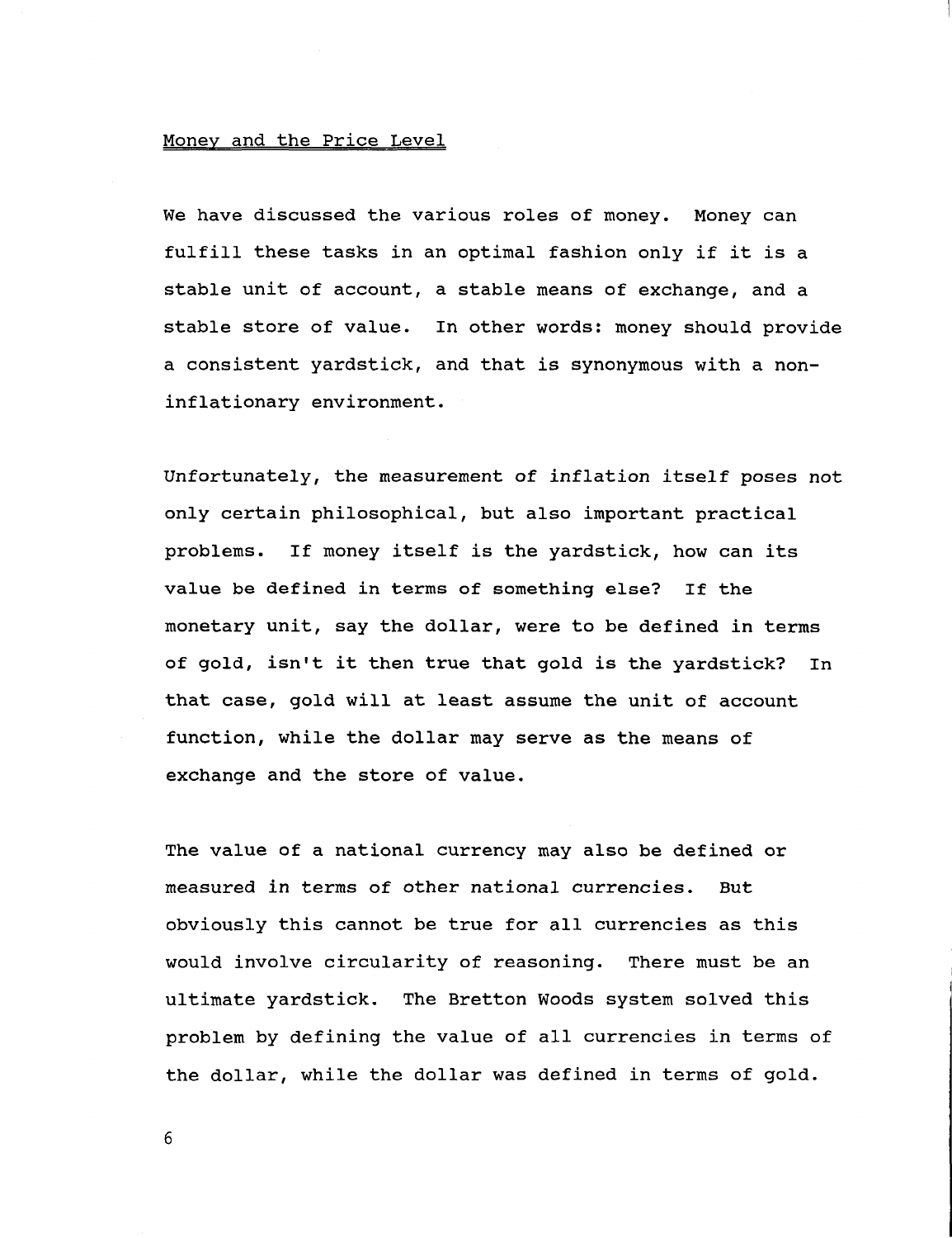**In a national economy the measuring rod for the value of money is typically provided by the price level. However, the definition of the price level is not as unambiguous as it may seem at first sight.**

**Most customary measures of the price level rely upon weighted averages for transaction prices of current goods and services. These are the familiar indices of producer prices, consumer prices, and the GNP deflator. For instance, the GNP deflator measures the value of the stock of money, a concept which has meaning only at a given point in time, in terms of the prices of goods that are produced during a certain period of time, that is, a flow variable.**

**But how about the prices of assets, such as commodities and real estate? Aren't these prices relevant when it comes to judging whether we are in an inflationary or deflationary situation? One may well argue that it is more appropriate to measure the value of money in term's of other assets because money itself is an asset. While there are good arguments to be made for the consideration of tangible asset prices in assessing the value of money, matters become increasingly complex as we broaden the spectrum to financial assets as well. One may also argue that stock prices are a convenient proxy for real asset values. But other influences, such as a change in management, may also influence the value of a stock.**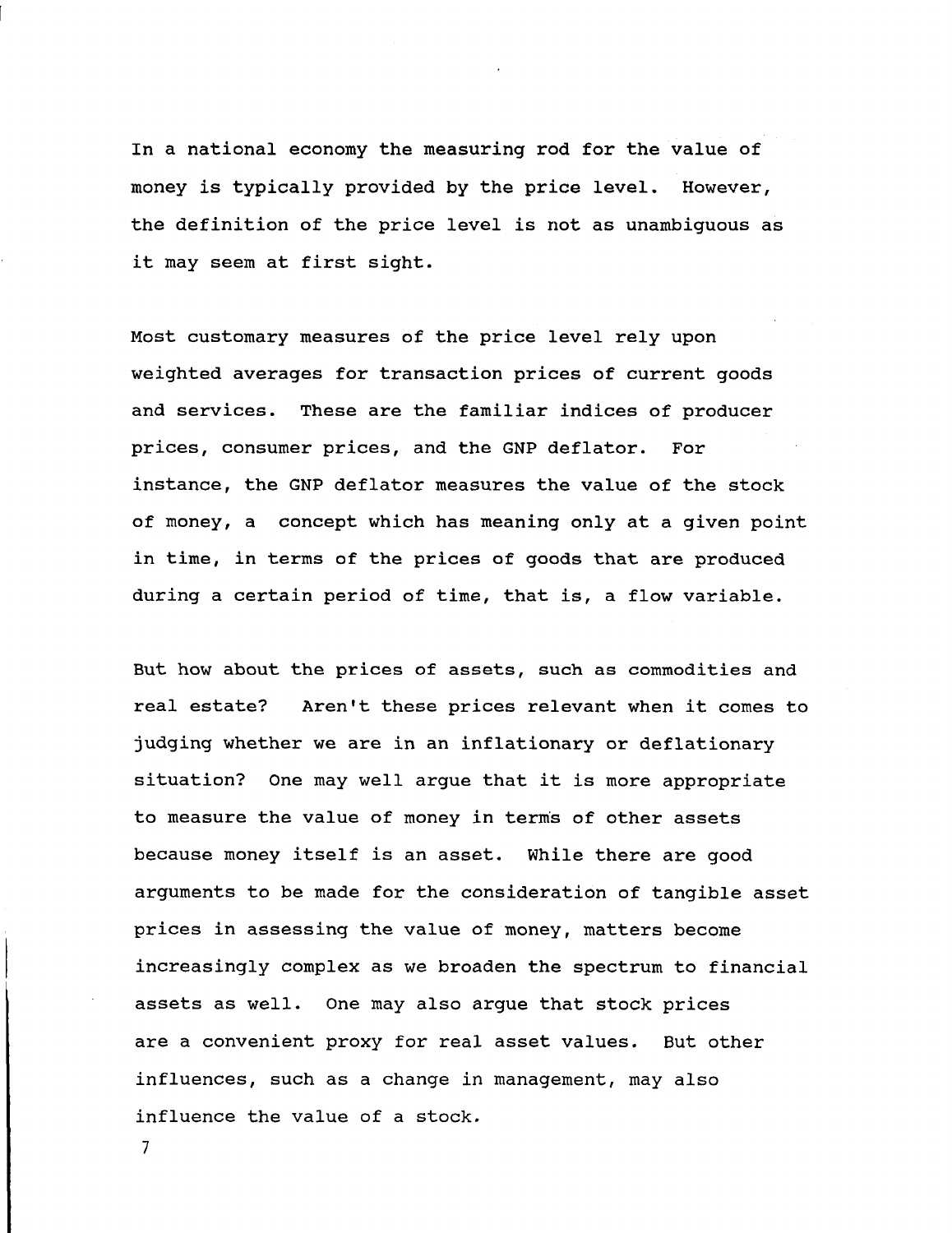**Matters become even more complicated in the case of bonds. While they are an asset on one individual's balance sheet, they are also a liability on someone else's balance sheet. Their value is also directly influenced by monetary policy, and it is easy to get into circular reasoning in that connection. While bond prices do give useful information, it is probably better to consider that information separately from information conveyed by changes in real asset prices.**

**I would conclude from this discussion that if we are interested in the stability of money as a unit of account, store of value, and means of transaction, the appropriate indices for determining changes in the value of money should incorporate prices which reflect these functions. That is, asset prices, commodity prices, intermediate as well as final goods prices might be given appropriate attention in defining and measuring price stability and the value of money.**

# **Gold as a Monetary Standard**

**Given the complexities of measuring the price level itself and of defining the value of money, it is therefore not surprising that over the centuries people have sought refuge in simplicity and expediency and focused on gold as a universal constant that provided a practical unit of**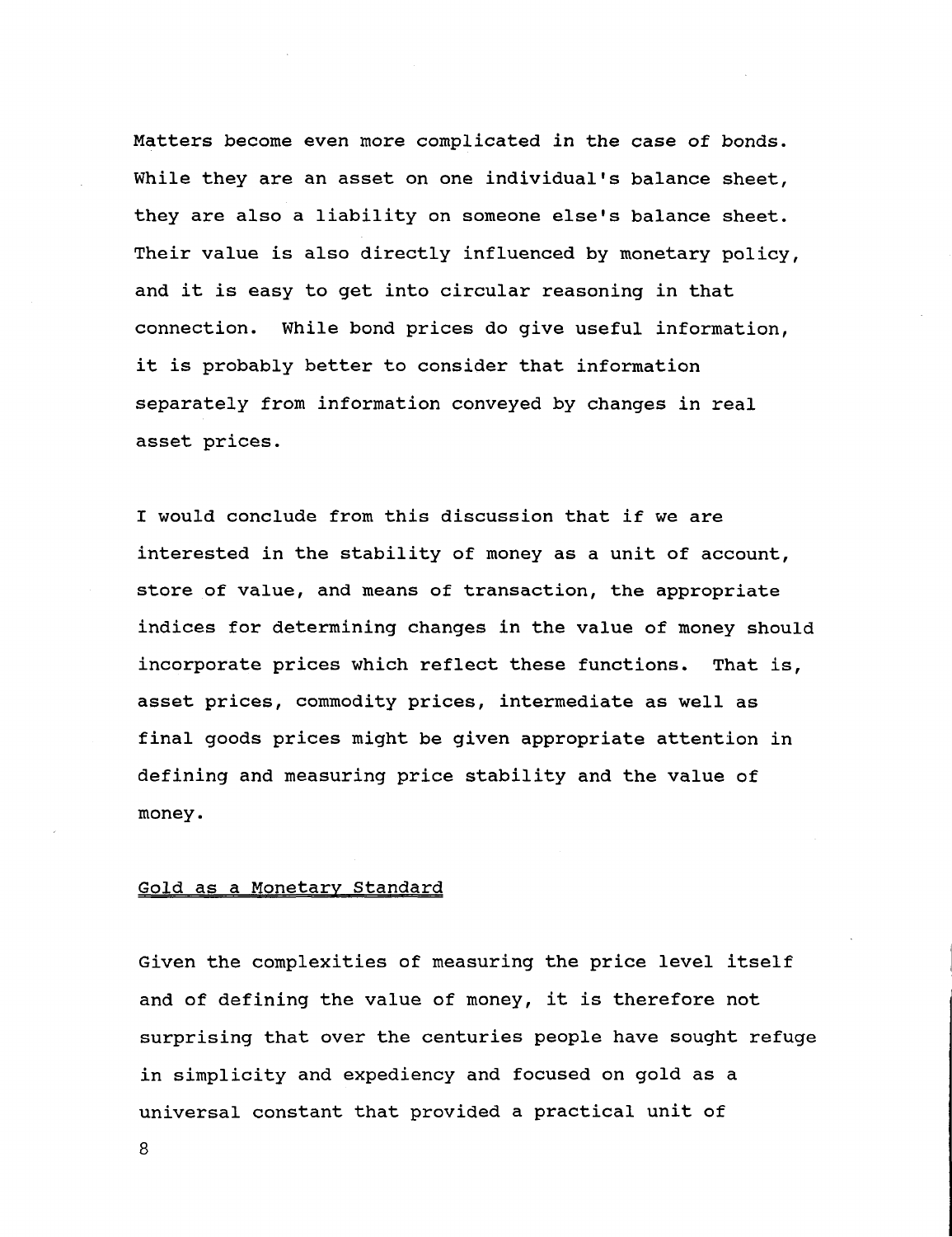**account, a medium of exchange, and a store of value.**

**More so than any other commodity, gold has combined the various monetary attributes and has done so over centuries of human history. Moreover, a large and distinguished number of economists has advocated a gold standard at some point in their professional lives. But many of them have subsequently abandoned their beliefs that gold can serve as a national, and indeed global, money and advocated alternative systems.**

**I argued earlier that money plays an important role in maintaining and enhancing economic and political freedom. In my mind, gold fails to meet this crucial test for a monetary standard. The two largest gold producing countries in the world are the Soviet Union and South Africa. Due to their position as key suppliers they wield considerable influence over the market price of gold. I view neither one of them as an economically or politically reliable and stable supplier. Thus, I would not entrust them with the degree of influence over our economic, financial, and, indeed, political affairs that a move to a gold standard would entail. I find this objection so fundamental that I see a further debate of the pros and cons of a gold standard as essentially unproductive and pointless. There is simply no reason why free and democratic nations should cede an important part of their sovereignty into uncertain hands.**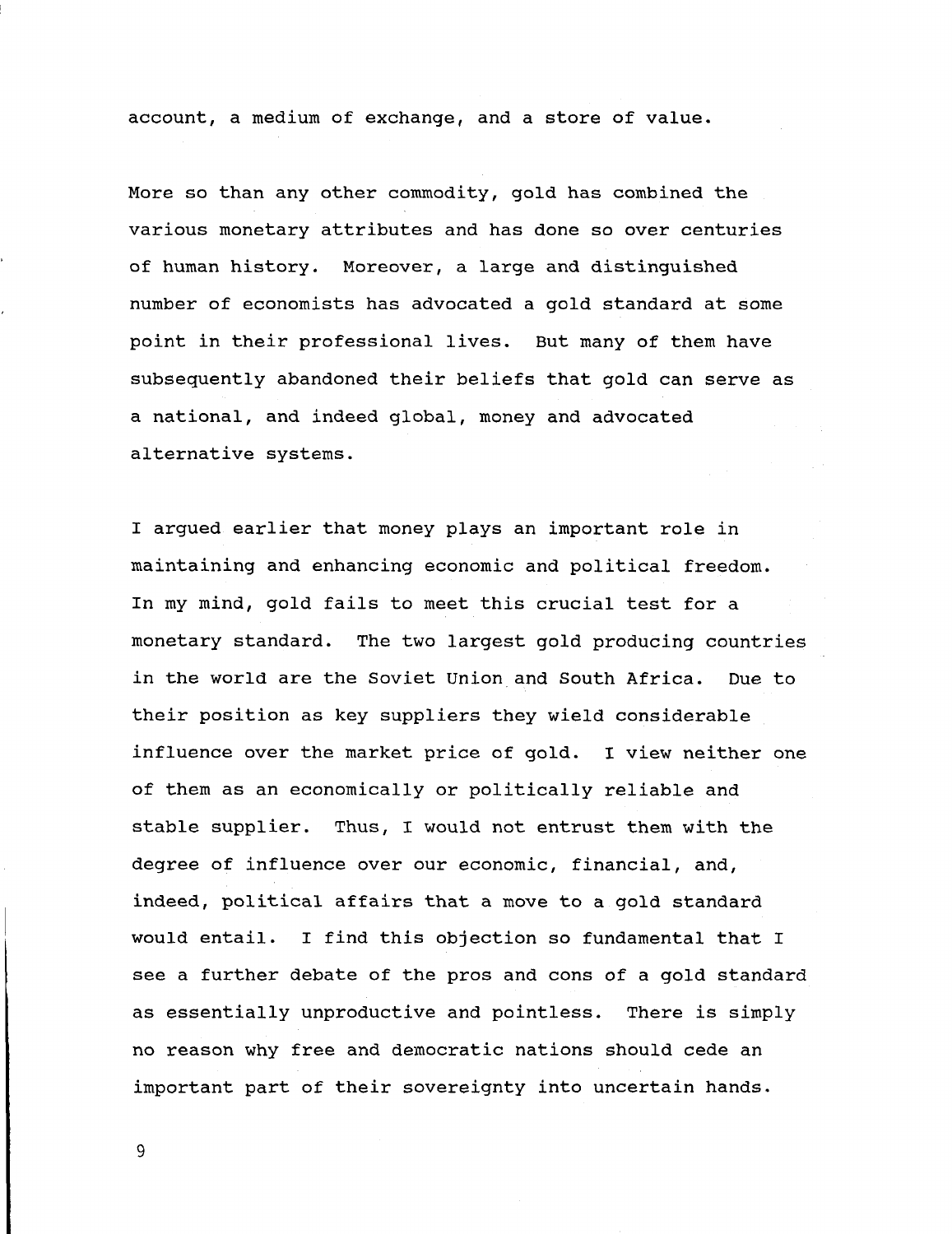**Of course, everyone should be free to make his or her own choices whether they wish to hold gold, use it as a store of value, or as a medium of transaction among willing individuals. Government should neither fix the price of gold, nor impede its private use.**

### **Freedom and the Monetary System**

**Choosing an international monetary system involves many profound constitutional questions that affect a nation's sovereignty.**

**The deep desire to protect and foster human freedom unites both the advocates of a national monetary rule and the proponents of an overarching international monetary standard. For simplicity's sake I will refer to them as the monetarists and the internationalists. The two groups also distinguish themselves by advocating an international monetary system that relies upon flexible and fixed exchange rates respectively.**

**Both the monetarists and the internationalists hold the view that government should serve the people and that the role of government should be strictly limited. In the economic realm, both groups believe in price stability as the key objective of monetary policy. They also want to limit the role of government, and therefore advocate the adoption of 10**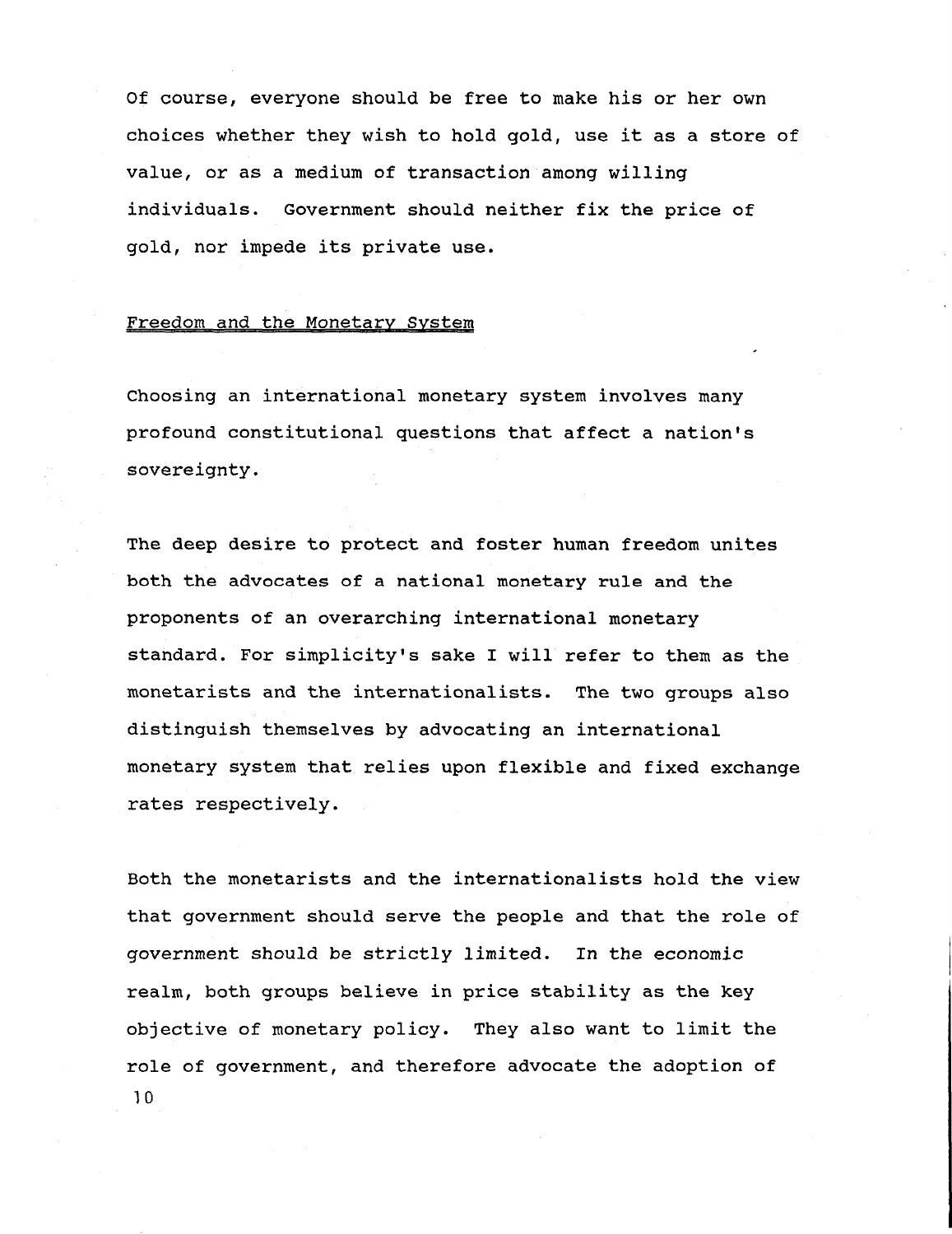**"monetary constitutions" or predetermined rules according to which policy is to be carried out.**

**In that they are united against the interventionist view, which holds that active governmental decision making is a positive force that is needed to bring about economic stability, efficiency, and welfare maximization.**

**But national and international monetarists adhere to different philosophical concepts and notions about which monetary arrangements best protect human freedom. Monetarists believe that human freedom is best protected if governmental authority is exercised at the most decentralized level of government; the internationalists believe that a global monetary rule would take monetary decision making powers out of the hands of national governments and thereby minimize the chance of inappropriate interference by national governments. Thus, monetarists and internationalists tend to differ in their prescriptions as to how best to organize the monetary system. In addition, there are certain empirical judgments about the way the world works that underlie the two approaches. Let me explore these differences in some detail.**

**Monetarists tend to argue that in order to preserve individual freedom, the power of the state should be limited. They claim that the only consistent way to 11**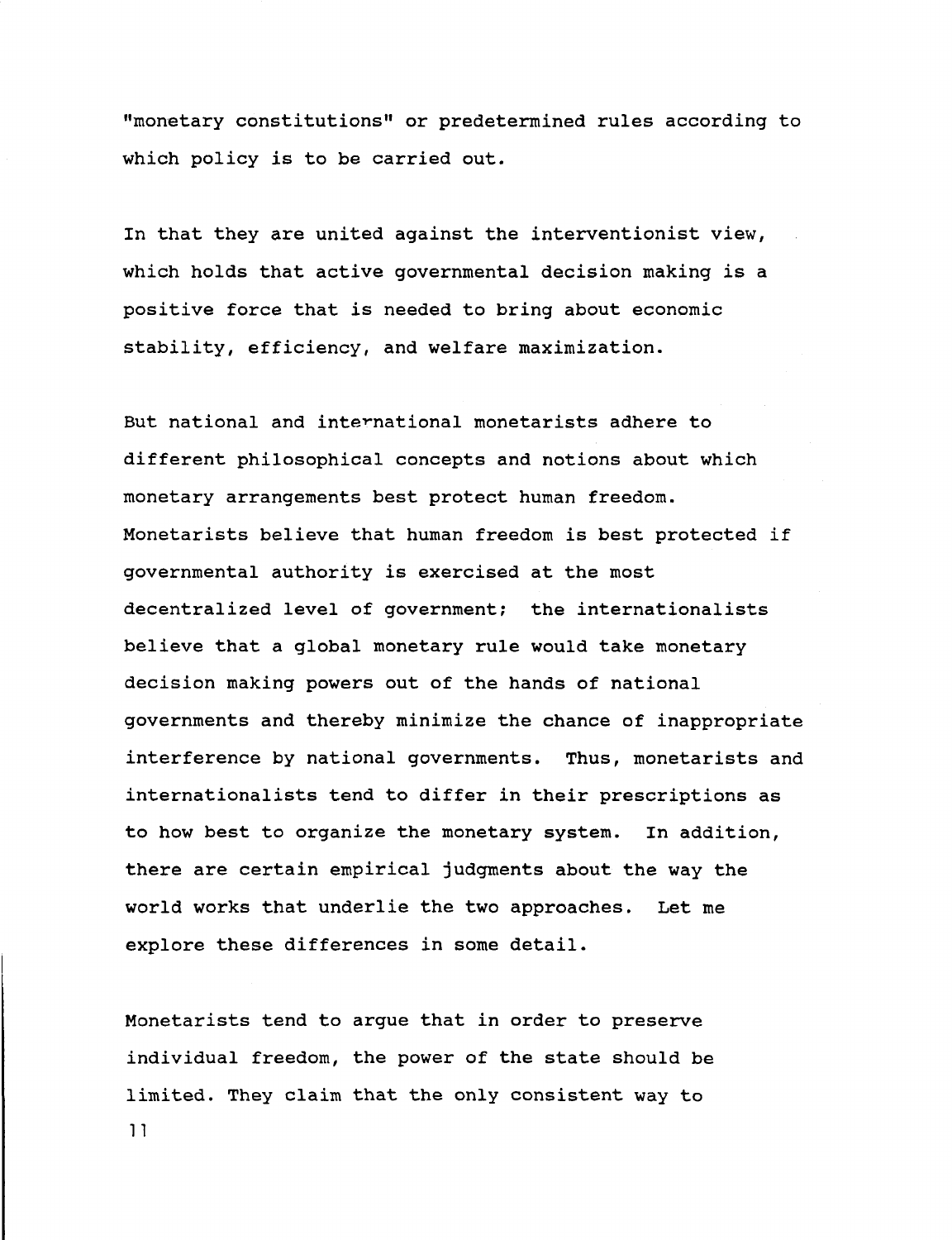**accomplish this objective is to disperse governmental power through decentralization. Thus, governmental functions should be exercised on the most decentralized governmental level possible. The national government should exercise only those powers that cannot be delegated to regional or local governmental units.**

**While the power to create money and regulate the value thereof should be exercised at the national level, monetarists believe that the authorities should be constrained by a domestic rule as to monetary growth.**

**From this it also follows that the government should not be externally constrained. Preserving that international independence is therefore a key requirement of any international monetary system. Consequently, the international monetary system should be constructed in such a way that monetary decisions are taken at the most decentralized level possible: namely, the nation. Flexible exchange rates are therefore advocated by the monetarists as a means of preserving the political and economic independence of the country. Under such a system, international policy coordination is not only unnecessary, but even undesirable as it will inevitably infringe upon the freedom of the nation state. Instead, flexible exchange rates are advocated as an insulating buffer among countries.**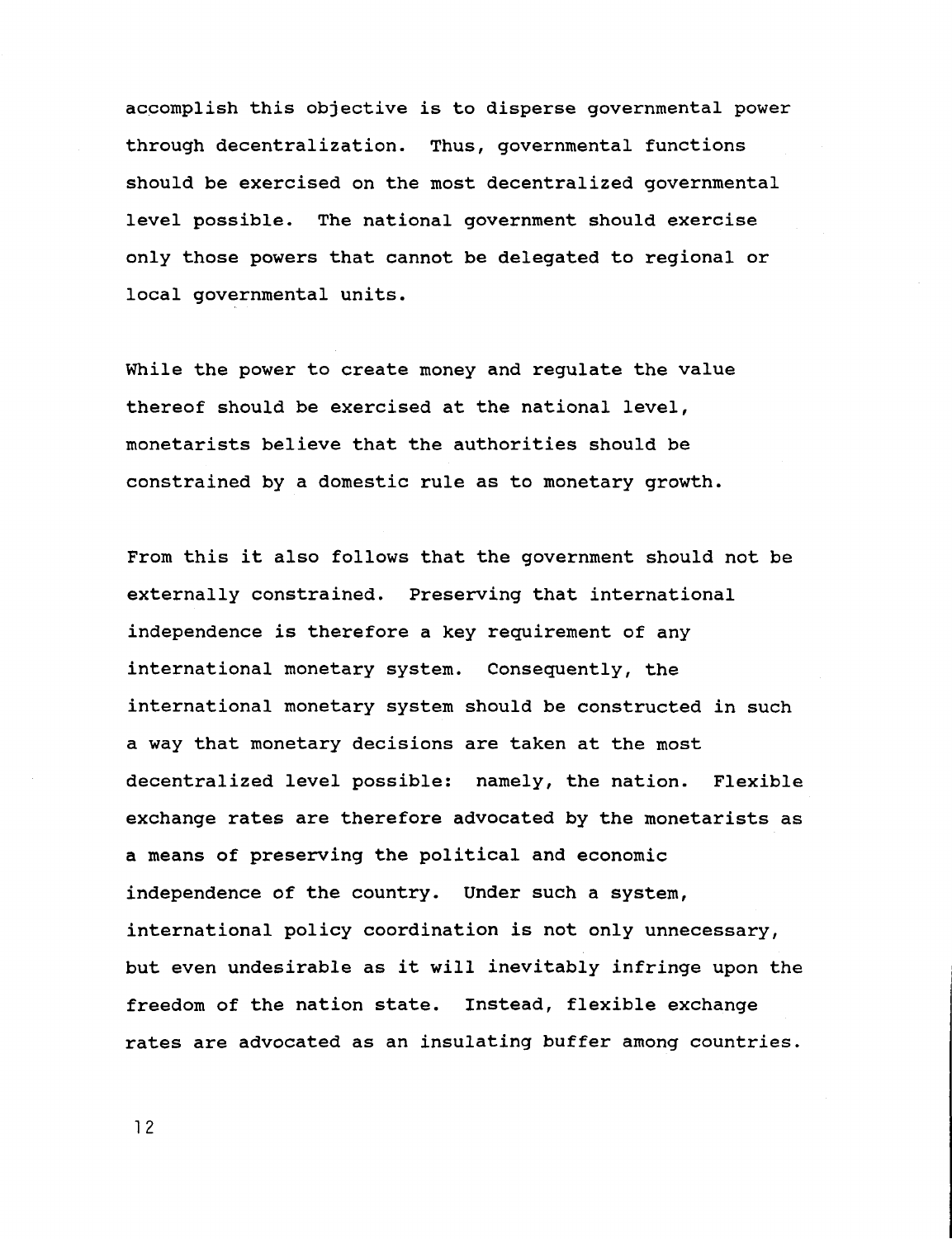**In contrast, internationalists tend to argue that individual economic freedom can best be attained in a system where one common international currency is used in the entire world. In such a system, individuals are free from national economic and financial constraints and can maximize their welfare unfettered and unhampered by national boundaries and political intrusions. They are at liberty to engage in transactions with anybody else in the entire world. In the views of many internationalists, such a system is provided by an international gold standard, where gold serves as the actual medium of exchange. Under such a system, the uncertainty of exchange rate fluctuations is also eliminated and global welfare maximization therefore becomes a true possibility.**

**The true internationalist sees the nation state largely as a political construct that has only limited economic importance. A common global monetary standard will allow individuals to maximize their economic and also their political welfare.**

**Both sides are united in their view that the preservation and enhancement of individual freedom and liberty is the ultimate and overarching goal of any social order. That is the ideal. They both wish to attain that ideal by minimizing the political and economic power of the state. Furthermore, they assume that competitive forces will bring**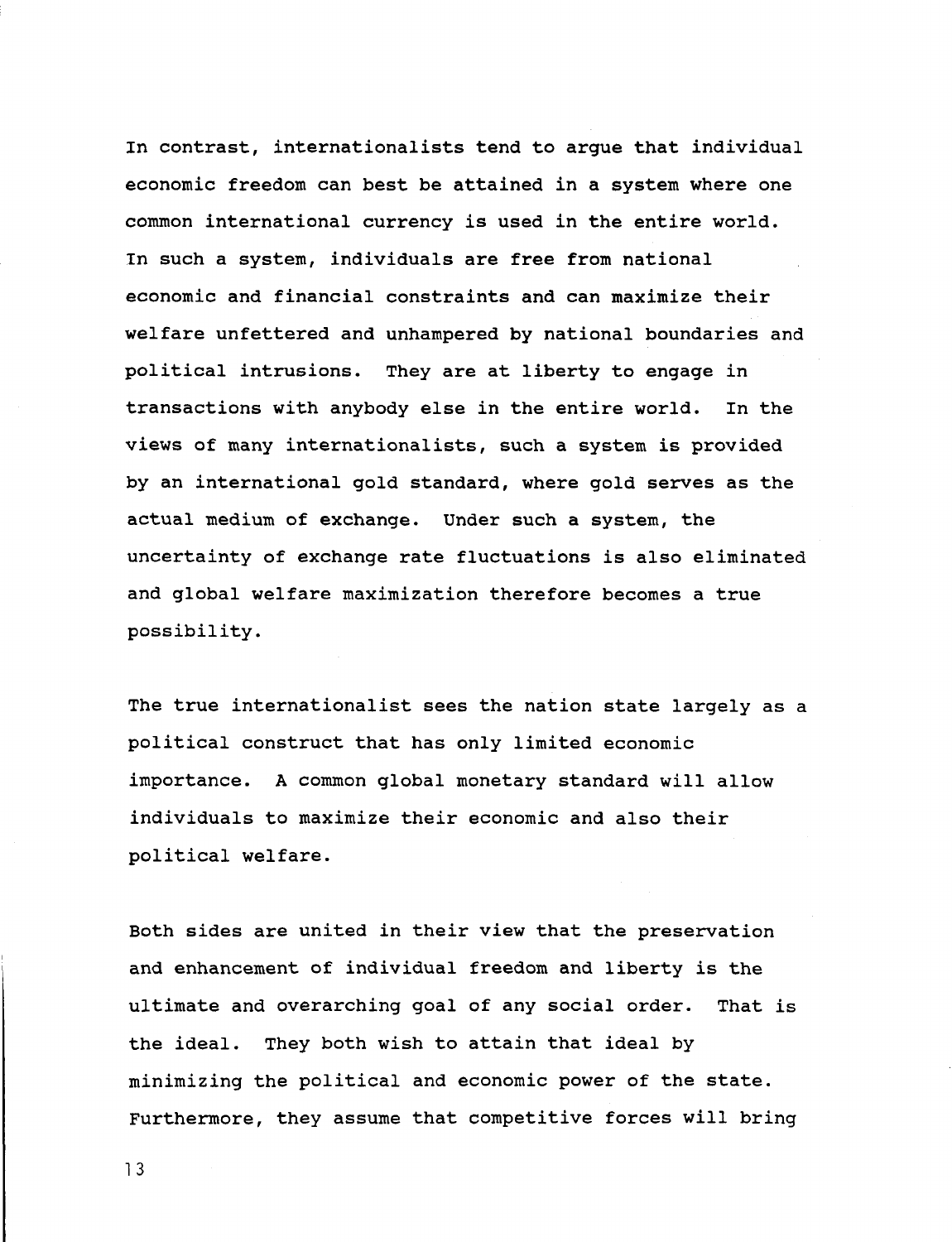**about economic adjustment in a speedy and efficient manner.**

**The question is whether this ideal view of the world is realistic, or whether the imperfections still existing in the world call for a compromise that may well fall short of the idealistic systems represented by pure monetarism or internationalism.**

## **A Pragmatic Approach**

**I believe that the world is still an imperfect place. Economic conditions vary widely around the globe. Perhaps most important of all, the degree of economic integration also varies widely. Few truly global markets exist. Instead, we have a series of national and regional markets that are linked with varying degrees of perfection.**

**In other words, the economic and financial world is a patchwork quilt rather than a homogenous entity. Some would argue that this makes the world even more interesting or beautiful — and in a world with positive information costs, it may be just as efficient.**

**The problem confronting us is therefore one of constrained optimization and the development of a set of rules that will permit the maximum degree of freedom in the economic and political realm while taking into account the need for**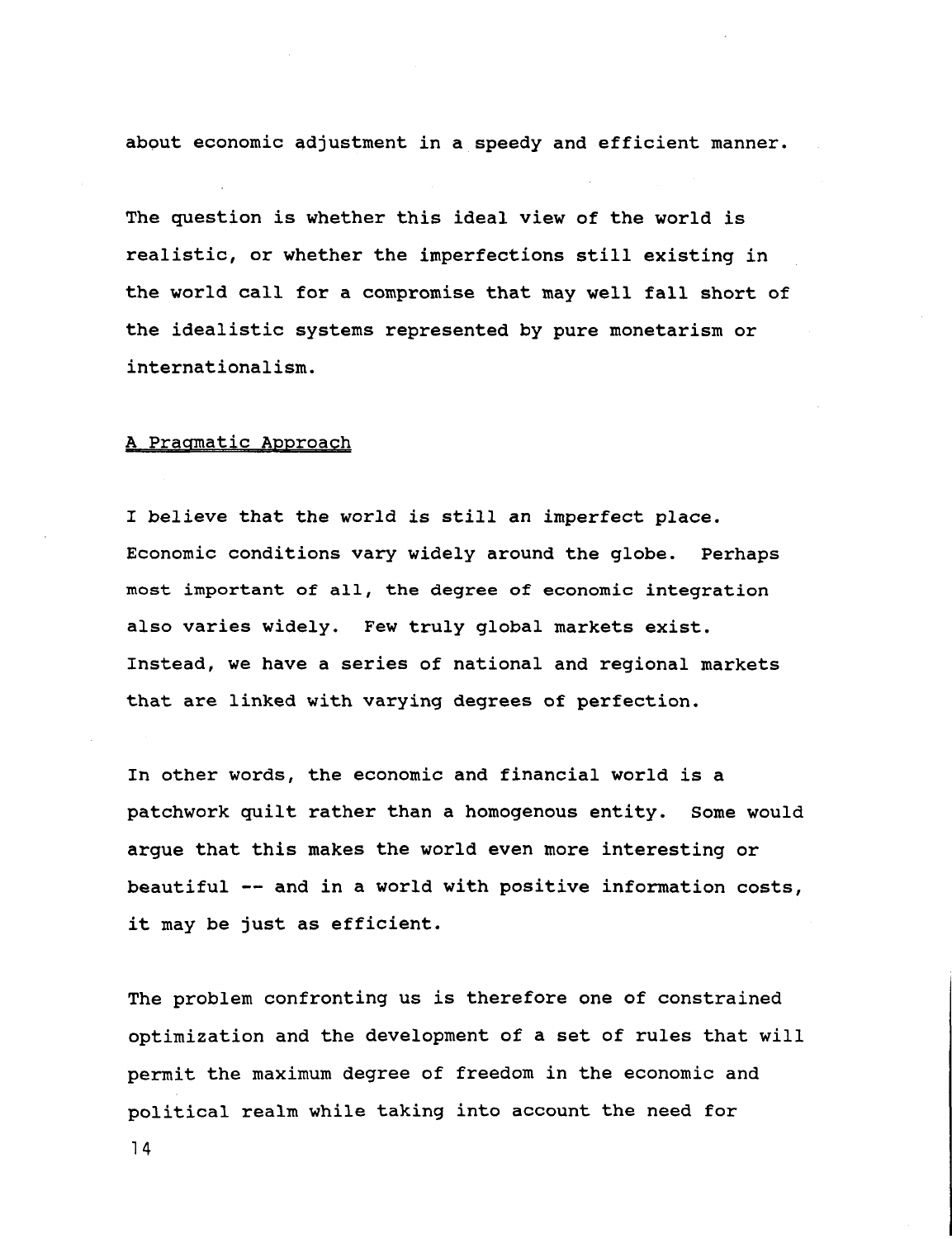**collective decision making in certain areas.**

**Nowhere is that more apparent than in the monetary sphere. Just like a separate money issued by each individual person would lose its usefulness, so does a global monetary standard not necessarily serve everyone best. The debate about the advantages and disadvantages associated with a common monetary standard and a central bank for Europe shows the problems and the issues involved.**

**Let me set out what I consider to be some relevant considerations that should guide us in the decision as to what monetary system might serve us best.**

**First of all, the goal of monetary policy should be to provide a stable financial environment so that private decision makers can maximize their welfare. A stable monetary standard will help to minimize transaction costs and aid in rational economic decision making. Stability in this sense can be defined as the absence of any bias in decision making that would be induced by a tendency for the price level to vary in a systematic fashion. This state of affairs will be reached when the change in the general price level is close enough to zero so that it will be ignored by the economic agents in their decision making process.**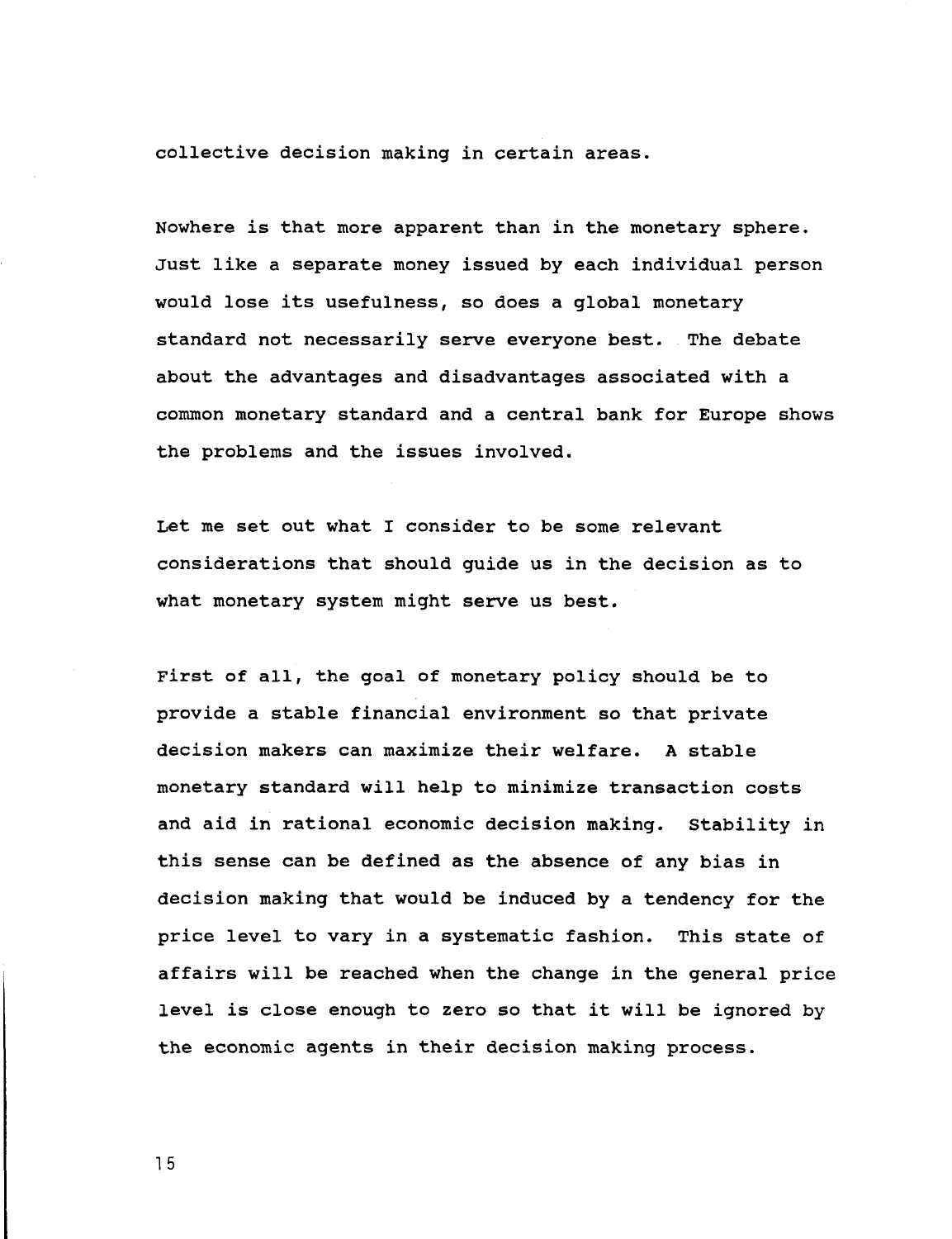**Second, the value of money should not only be measured in terms of output prices of items sold, but also in terms of asset prices.**

**Third, price stability can be achieved only in an economically and financially integrated area. The world we live in does not yet represent such a fully integrated market area. National borders, artificial or informal barriers to economic and financial flows, information barriers, and the like, all contribute to a compartmentalization of the world economy.**

**Fourth, a common indicator, such as a global commodity basket, can provide a useful reference point for national and international policy makers. Such a reference point is not only helpful in the formulation of domestic policy that introduces sensitive asset prices into the decision making process, but it also gives important information about the development of global inflationary or deflationary pressures. Indeed, the use of such a commodity price indicator was agreed upon at the Toronto Summit meeting of the industrialized nations.**

**Fifth, more or less homogeneous economic and financial zones constitute the optimal domains for various monies or monetary standards. As economic and financial integration progresses and the barriers among different economic regions**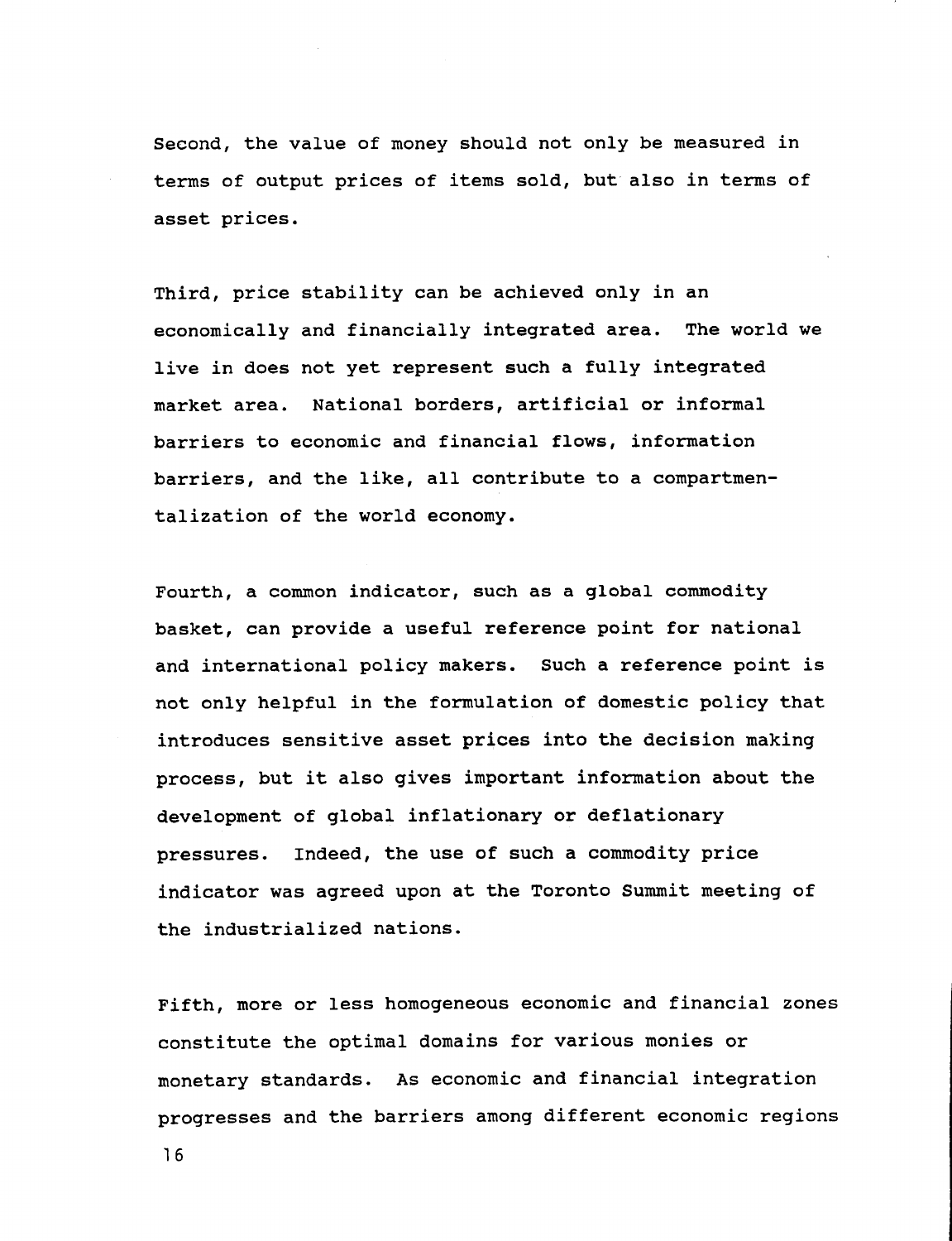**are being reduced, the natural monetary domain is also enlarged. At the present time, such progress is particularly pronounced in Europe, which is rapidly moving toward becoming an integrated economic and financial entity\* As a consequence, the European discussion about monetary integration is nowadays more than theoretical speculation and may well move into the realm of reality in the not too distant future.**

 $\mathbf{L}$ 

**Sixth, it should be recognized that monetary integration has not only economic, but also political significance. While it is not necessary that each sovereign country has its own monetary unit, there must be a sufficient degree of political consensus to permit the use of a common monetary standard. This common monetary standard can be established through the formation of a joint political decision making body, the delegation of the monetary decisions to a common central bank, adoption of a commodity or gold standard, or the formal or informal acceptance of a standard represented by another monetary authority. In the latter case, the political underpinnings of that decision making body must be sufficiently similar to their own political beliefs and priorities to assure that no substantive conflicts arise.**

**As the global integration of economic and financial markets proceeds, and as political interdependence increases, it therefore stands to reason that monetary integration will 1 7**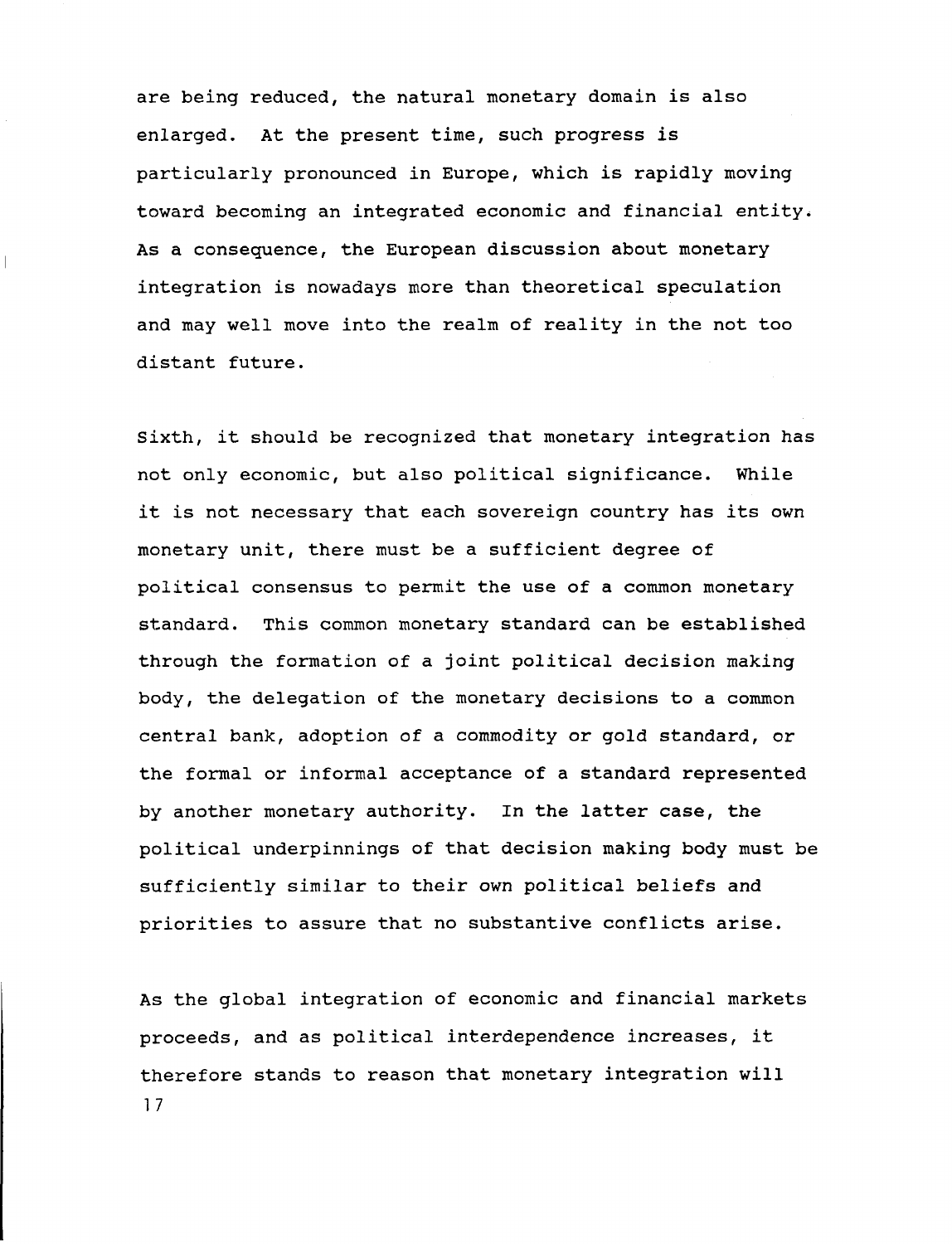**increase as well.**

**In that connection it is important that progress in one area is accompanied by progress in the other areas. Just as it would be unrealistic to expect rapid political integration, it is also unrealistic to see monetary integration as getting out too far in front. Time for adjustment and consensus formation must be permitted.**

**But as confidence in ever increasing economic and financial integration increases and as political cooperation becomes an enduring reality, progress toward greater monetary integration will be made as well. That is, the monetary domains will tend to expand and over time we will move closer to a global monetary standard.**

**What does all that imply for the real world that we live in?**

**In that connection it is good not to forget important lessons of history. Soon after the establishment of a government for the United States, the First Bank of the United States was founded in 1789. Its charter was not renewed and it was succeeded by the Second Bank of the United States, which ceased to exist in 1836. Why? Simply because there was not yet enough of an economic and political consensus in the young nation to support a uniform monetary policy. The interests of the merchants and traders**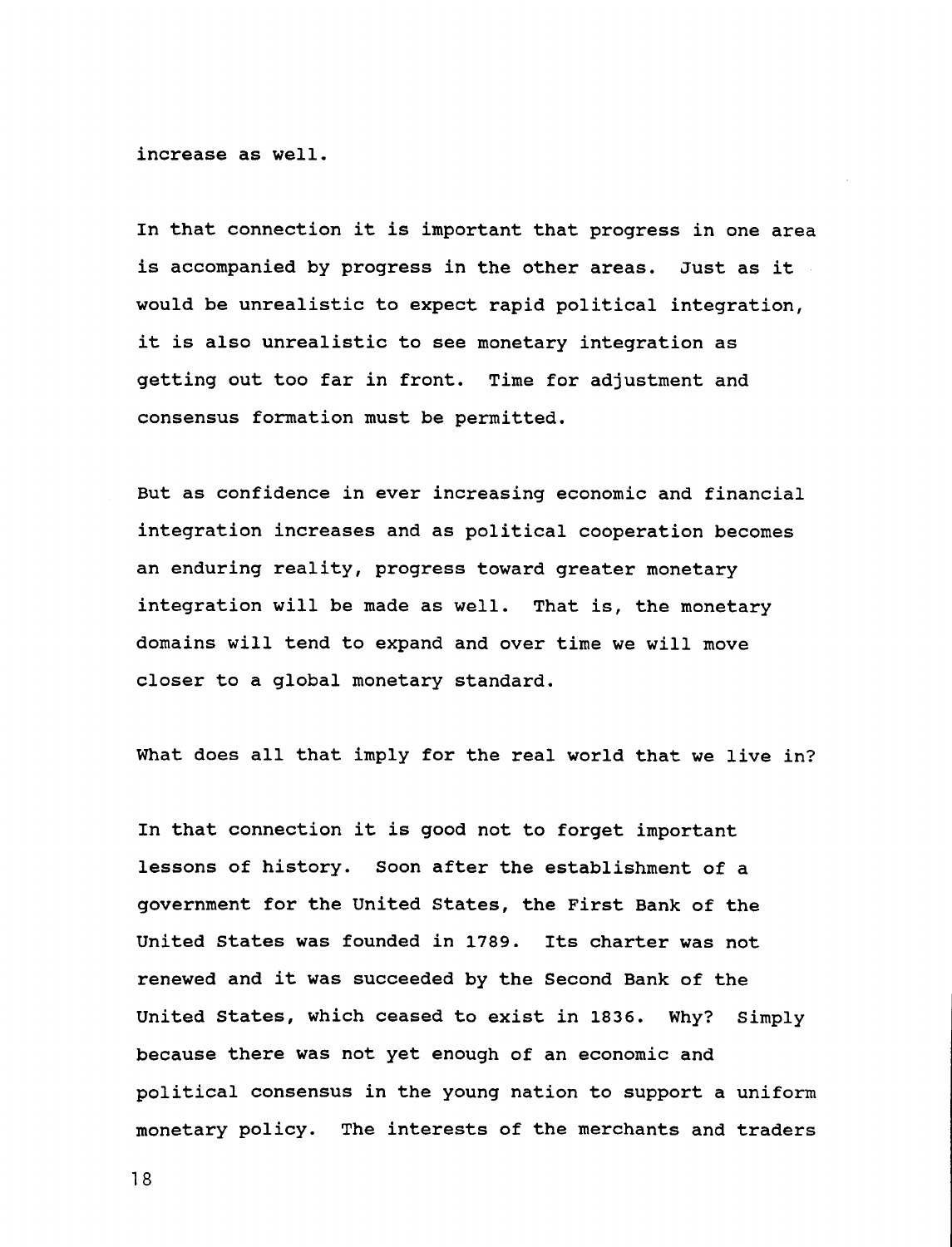**of the East could not yet be reconciled with the priorities of the farmers and settlers of the South and West. Thus, the United States had to do without a central bank until the formation of the Federal Reserve System only 75 years ago. And even then, the Federal Reserve System was designed to assure representation of the views of the various regions of the country, as well as a balanced representation of the banking, commercial, industrial, agricultural, and public interests.**

**Looking beyond our borders, we already see an ever increasing integration in the economic and financial affairs of the United States and Canada. The U.S. dollar is used widely in Canadian capital markets. It is also used as a medium of exchange and a store of value in much of Latin America. But clearly there is no political base for monetary integration among the various countries of the American continent.**

**Matters have proceeded further in Europe, where the economic integration movement has also been accompanied by the establishment of common administrative and political institutions. This sets the stage for the important debate about the desirability of establishing a central bank for Europe, which could issue a common currency and administer a common monetary policy.**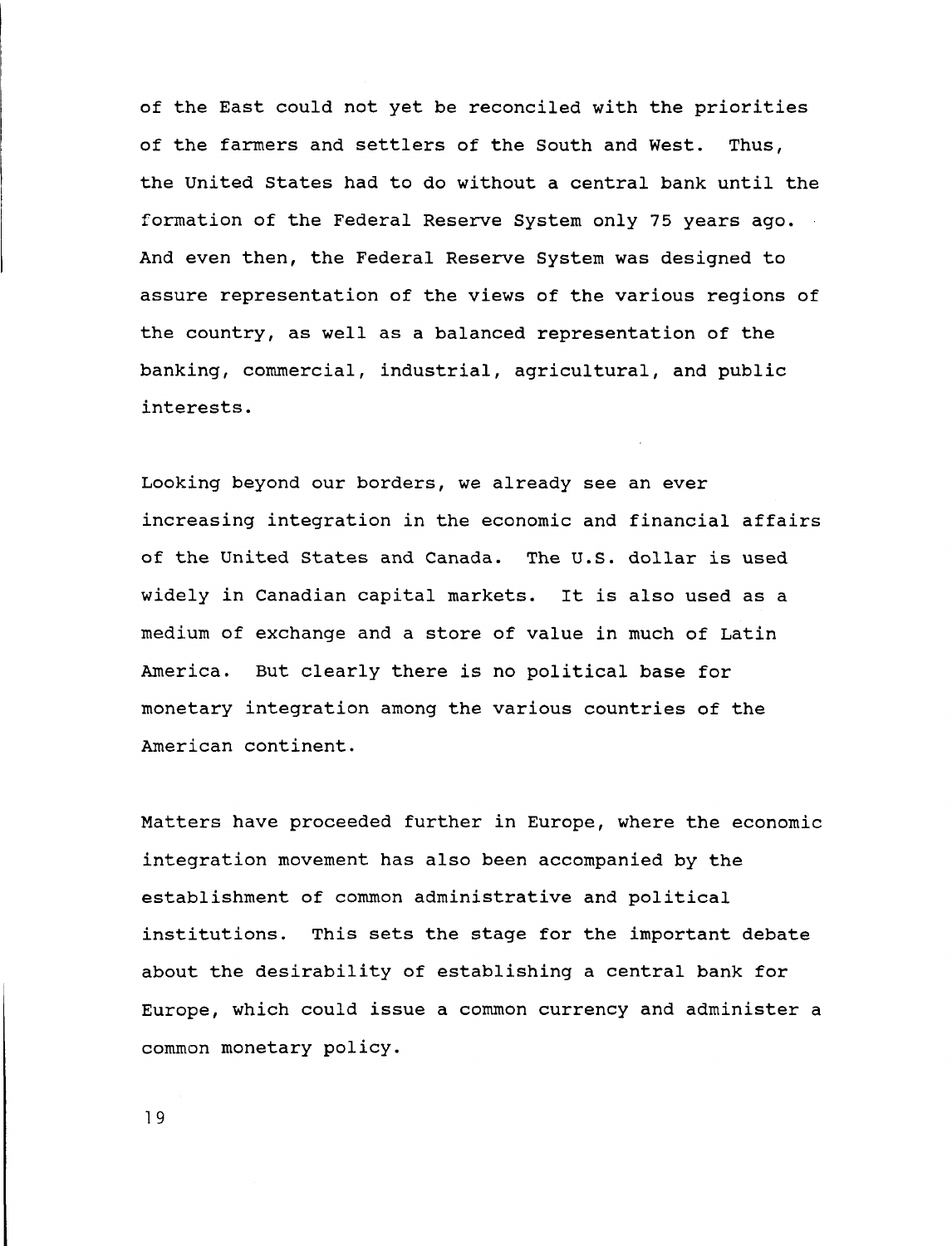**It is instructive to trace the development of the European Community because it illustrates the interdependence between economic, monetary, and political integration. An economic beginning was made by the original six signatories to the Treaty of Rome that established the European Economic Community. Gradually other nations entered the economic union.**

**In the monetary sphere, Belgium and Luxembourg have long had a common currency. The common monetary arrangements of the European snake constituted essentially a period of experimentation and experience gathering, but taught important lessons that were then incorporated in the more formal European Monetary System. While the original members of the European Economic Community are now all participants in the European Monetary System, some of the countries that joined the Community later have not yet taken this step. Overall, progress has been gradual and not devoid of disappointments and setbacks.**

**All this has been accompanied by the establishment of common European political institutions and an administrative apparatus that has progressed from what amounted to coordinating functions to an important decision making role. Thus, an ever increasing economic and political consensus is formed that may in due course represent a sufficient foundation for the establishment of a common European**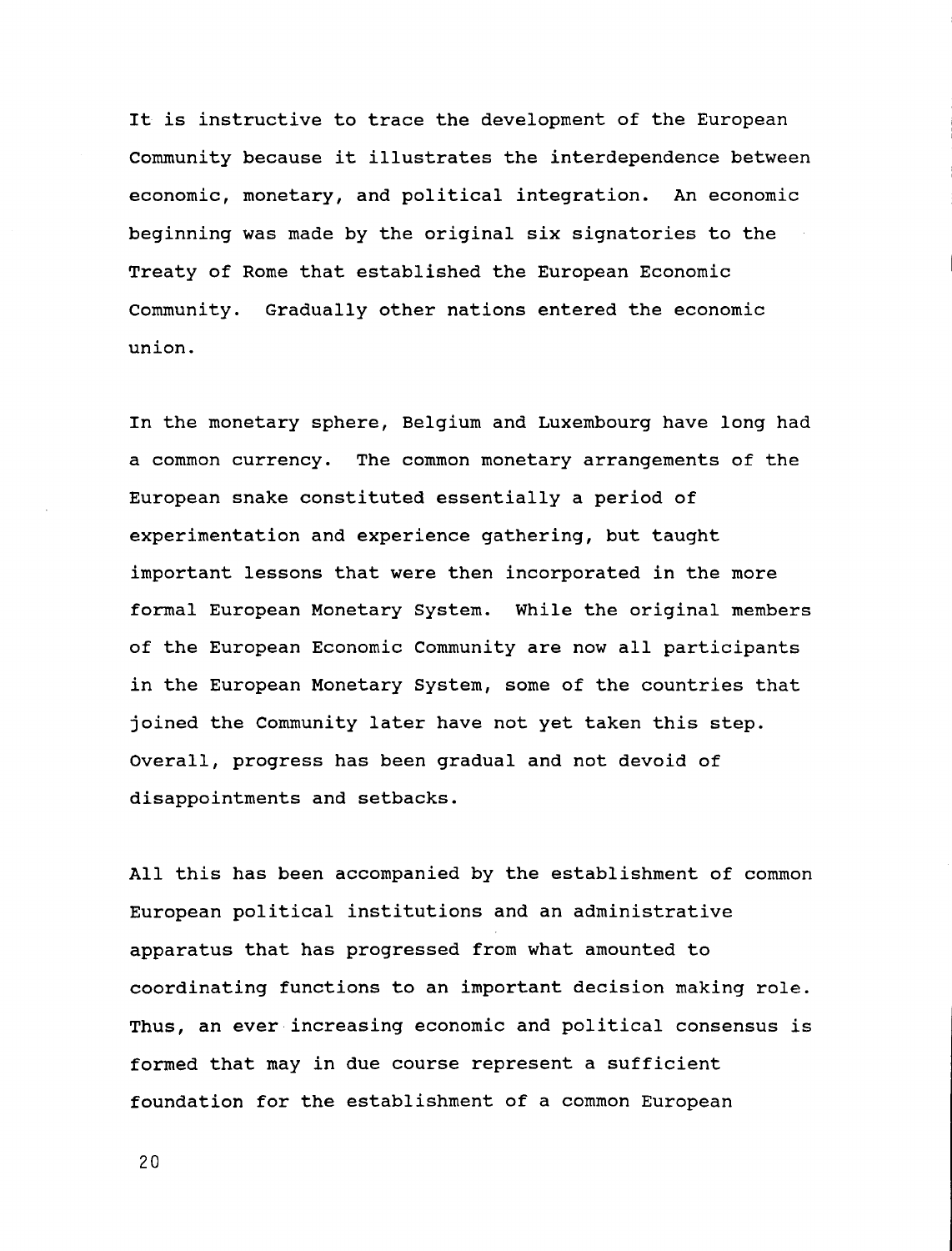**currency and monetary policy.**

**I have previously advocated the establishment of unitary exchange rates as an intermediate step that might be taken by Europeans. Under such an arrangement, all currency exchange rates would be aligned such that one German mark would equal one French franc, one British pound, and so on. The institutional arrangements of the current EMS system wou"<sup>1</sup>''. be maintained. Under such an arrangement, the various currencies would soon become accepted across the continent, and in effect a uniform means of exchange for the continent would be created. If successful, a full monetary union and European central bank might follow in due course.**

**The formation of such a European currency area would undoubtedly have implications that would transcend European borders. Already quite a few African countries peg their currencies to those of European countries, and it can be expected that these and possibly others would want to peg to a common European currency as well.**

### **Conclusion**

**What may we conclude from this discussion?**

**One, the choice of a monetary standard and a monetary system involves important political choices and is rooted in basic**